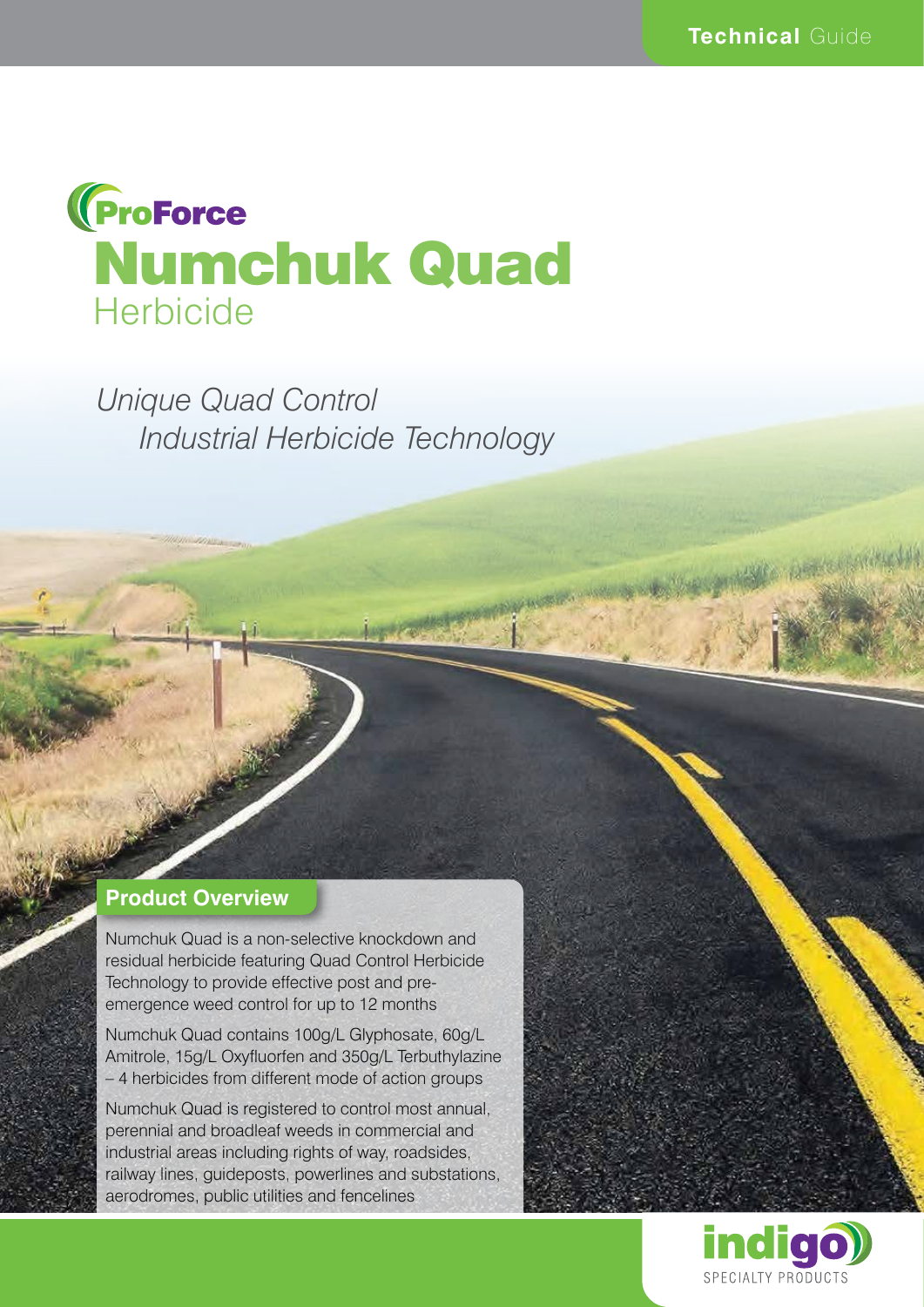## **(ProForce** Numchuk Quad **Herbicide**

## Key Features

- > Contains Quad Control Technology, multiple modes of action, reducing potential weed resistance issues.
- > Very effective on hard to kills weeds like Fleabane and Giant Rats Tail.
- > Substantial labour saving for weed management on road and rail situations.
- > Provides both knockdown and residual control – reducing need for additional tank mixes.
- > Has strong activity on both grasses and broadleaf weeds.
- > Provides long term residual control up to 12 months or greater.
- > Can be used via handgun or boom application.
- > Safe to established trees and ornamentals, as long as spray drift doesn't occur.



Peracto Trial: Sassafras, Tasmania, 2013-14

#### **Residual control of grasses at 6, 8 and 12MAA**

| No.            | Treatment                                                    | Rate<br>$(g\text{ ai/ha})$ | Residual control of grasses*<br>(Biomass reduction as %<br>untreated control) |              |          |                |          |               |  |  |
|----------------|--------------------------------------------------------------|----------------------------|-------------------------------------------------------------------------------|--------------|----------|----------------|----------|---------------|--|--|
|                |                                                              |                            | 6MAA                                                                          |              | 8MAA     |                | 12MAA    |               |  |  |
| 1              | Untreated control                                            | Nil                        | $\Omega$                                                                      | C            | $\Omega$ | C              | $\Omega$ | C             |  |  |
| $\mathfrak{p}$ | Numchuk Quad plus Terwet 3780                                | 5250<br>2L/100L            | 70                                                                            | $\mathsf{h}$ | 69       | ab             | 58       | $\mathsf{h}$  |  |  |
| 3              | Numchuk Quad plus Terwet 3780                                | 10500<br>2L/100L           | 81                                                                            | ab           | 79       | ab             | 65       | $\mathsf{h}$  |  |  |
| $\overline{4}$ | Numchuk Quad plus Terwet 3780                                | 21000<br>2L/100L           | 94                                                                            | a            | 94       | $\overline{a}$ | 93       | $\mathcal{A}$ |  |  |
| 5              | Weedmaster Duo $+$ Associate<br>$600$ WG $+$ Pulse Penetrant | 2160<br>12<br>200mL/100L   | 65                                                                            | $\mathsf{h}$ | 60       | h              | 60       | $\mathsf{h}$  |  |  |
| LSD (5% level) |                                                              |                            |                                                                               | 16.3         |          | 27.8           |          | 15.1          |  |  |

Means followed by the same letter are not significantly different ( $P = 0.05$ , LSD) MAA: Months after application

\* Grass species include a mix of hairy fingergrass, barnyard grass, winter grass, oatgrass and cocksfoot

#### **Residual weed control at 8 and 12MAA**

| No.                                                                                   | <b>Treatment</b>                                                 | Rate<br>$(g\text{ ai/ha})$ | Residual weed control<br>(Biomass reduction as % untreated control) |              |            |              |          |                       |                        |     |  |  |  |
|---------------------------------------------------------------------------------------|------------------------------------------------------------------|----------------------------|---------------------------------------------------------------------|--------------|------------|--------------|----------|-----------------------|------------------------|-----|--|--|--|
|                                                                                       |                                                                  |                            |                                                                     |              | Blackberry |              |          | Cutleaf<br>cranesbill | Wandering<br>speedwell |     |  |  |  |
|                                                                                       |                                                                  |                            | 8MAA                                                                |              | 12MAA      |              | 8MAA     |                       | 8MAA                   |     |  |  |  |
| $\mathbf{1}$                                                                          | Untreated control                                                | Nil                        | $\theta$                                                            | $\mathsf{h}$ | $\theta$   | C            | $\theta$ | C                     | $\theta$               | C   |  |  |  |
| $\overline{2}$                                                                        | Numchuk Quad<br>plus Terwet 3780                                 | 5250<br>2L/100L            | 98                                                                  | a            | 52         | $\mathsf{h}$ | 96       | ab                    | 100                    | a   |  |  |  |
| $\mathfrak{Z}$                                                                        | Numchuk Quad<br>plus Terwet 3780                                 | 10500<br>2L/100L           | 100                                                                 | a            | 65         | ab           | 89       | $\mathsf{h}$          | 97                     | ab  |  |  |  |
| $\overline{4}$                                                                        | Numchuk Quad<br>plus Terwet 3780                                 | 21000<br>2L/100L           | 100                                                                 | a            | 88         | a            | 97       | a                     | 99                     | a   |  |  |  |
| 5                                                                                     | Weedmaster Duo<br>$+$ Associate 600<br>$WG + Pulse$<br>penetrant | 2160<br>12<br>200mL/100L   | 100                                                                 | a            | 78         | ab           | 94       | ab                    | 81                     | $b$ |  |  |  |
| LSD (5% level)                                                                        |                                                                  | 3.4                        |                                                                     |              | 28.4       | tA<br>tA     |          |                       |                        |     |  |  |  |
| Means followed by the same letter are not significantly different ( $P = 0.05$ , LSD) |                                                                  |                            |                                                                     |              |            |              |          |                       |                        |     |  |  |  |

MAA: Months after application

tA: Data transformed using  $x =$  Arcsine square root percent (y)

## **Numchuk Quad –** Use Rates & Label Recommendations

| <b>SITUATION</b>                                                                                                                                                                               | <b>WEEDS</b>                                        | <b>RATE</b>                                                                                                              | <b>COMMENTS</b>                                                                                                                                                                                                                                                                                                                                                                                                                                                           |
|------------------------------------------------------------------------------------------------------------------------------------------------------------------------------------------------|-----------------------------------------------------|--------------------------------------------------------------------------------------------------------------------------|---------------------------------------------------------------------------------------------------------------------------------------------------------------------------------------------------------------------------------------------------------------------------------------------------------------------------------------------------------------------------------------------------------------------------------------------------------------------------|
| Commercial and<br>Industrial areas<br>including rights of way,<br>roadsides, railway<br>lines, guideposts,<br>powerlines and<br>substations,<br>aerodromes, public<br>utilities and fencelines | Most annual,<br>perennial and<br>broadleaf<br>weeds | <b>Boom Spray:</b><br>20-25L/ha<br>Handqun:<br>High pressure spraying<br>1.8L/100L<br>Low pressure spraying<br>180mL/10L | Apply in autumn or spring when weeds are actively growing.<br>Do not apply under drought conditions. For best results add<br>120mL/100L of tallow amine ethoxylate surfactant. Suitable<br>rainfall (20-30mm) to wet the soil through the weed root zone<br>is necessary within 2-3 weeks after application.<br><b>Boom Spray:</b> Apply sufficient spray to obtain even coverage.<br><b>Handgun:</b> For high pressure spraying apply 1100L spray<br>volume per hectare. |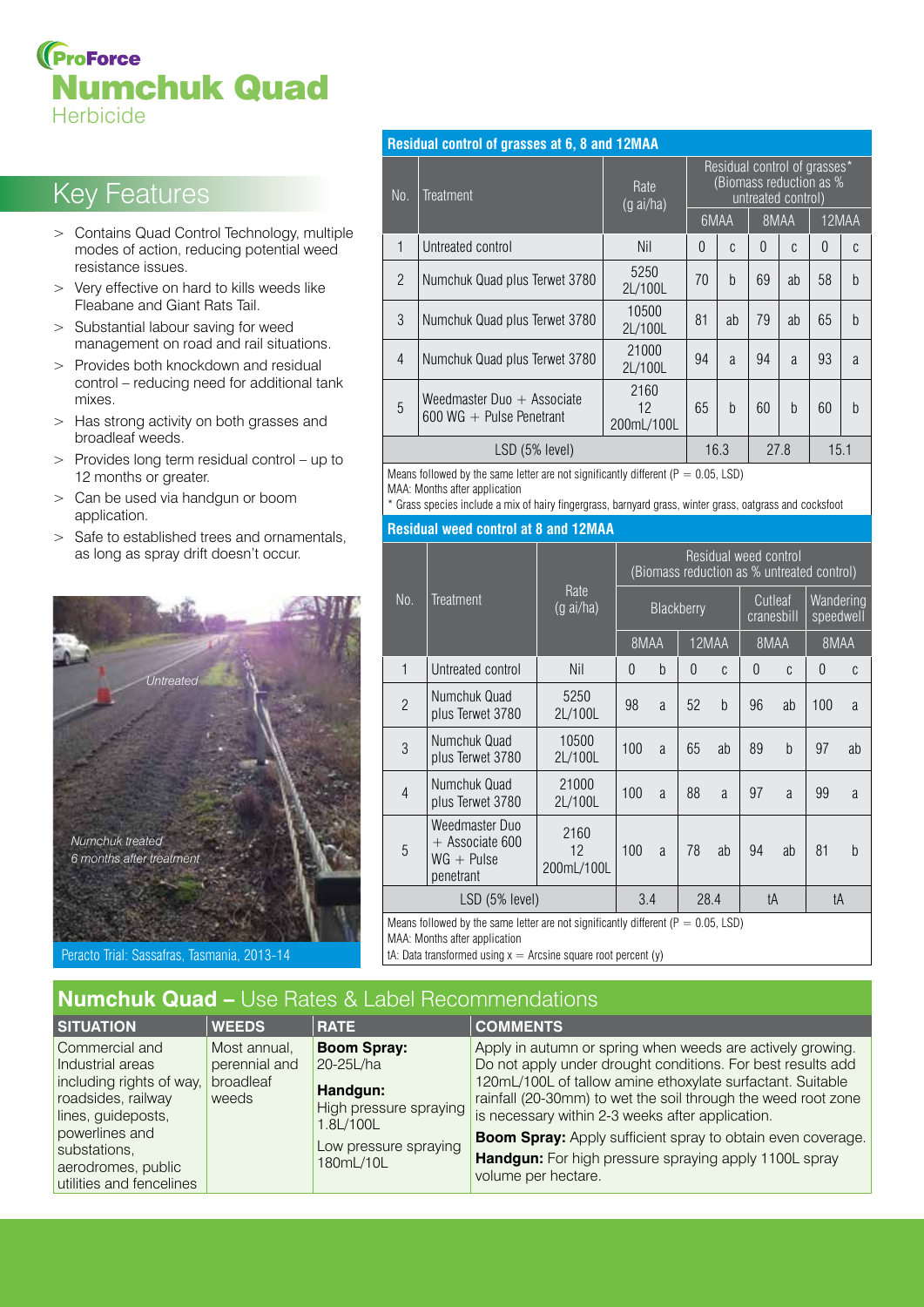## Formulated in Australia



### **Mode of Action**

#### **GROUP C M Q G HERBICIDE**

Glyphosate, one of the active ingredients in Numchuk Quad Herbicide, controls weeds by inhibiting the activity of the EPSP enzyme (5-enolpyruvylshikimic acid-3-phosphate synthase), which is necessary for the formation of the aromatic amino acids within the plant.

Amitrole's mode of action isn't well understood, but it is believed to be an inhibitor of several important enzymes. One of which is lycopene cyclase which is involved in carotenoid production. Carotenoids are essential components of photosynthesis, playing an important role in preventing photo-oxidative damage.

Oxyfluorfen targets a specific enzyme, protoporphyrinogen oxidase (PPO), in the chlorophyll pathway. Inhibiting PPO in plants leads to an accumulation of phototoxic chlorophyll precursors which, in the presence of light, rapidly disrupt cell membrane integrity.

The mode of action for Terbuthylazine appears to be due to a herbicide-produced deficiency in the growth regulator photosynthtate, caused by inhibition of photosynthesis.

| <b>Herbicide</b> | Soil Half Life DT50* |  |  |  |  |  |  |  |
|------------------|----------------------|--|--|--|--|--|--|--|
| Amitrole         | 16                   |  |  |  |  |  |  |  |
| Glyphosate       | 23.79                |  |  |  |  |  |  |  |
| Oxyflourfen      | 73                   |  |  |  |  |  |  |  |
| Terbuthylazine   | 72                   |  |  |  |  |  |  |  |

\*Source: University of Hertfordshire: Pesticide Properties

### **Numchuk Quad –** Field Performance



The Rock, NSW  $-$  2014, 11 months

### **Numchuk Quad –** Whole plot weed control at 1, 2, 4, 5, 8 and 11MAA

| No.            |                          | Rate (g ai/ha)   | Whole plot weed control (% visual) |          |               |          |                    |          |              |          |               |                |               |
|----------------|--------------------------|------------------|------------------------------------|----------|---------------|----------|--------------------|----------|--------------|----------|---------------|----------------|---------------|
|                | Treatment                |                  | 1MAA                               |          | 2MAA          |          | 4MAA               |          | $5MAA*$      |          | 8MAA          |                | 11MAA         |
|                | Untreated control        | Nil              | $\Omega$                           | $\Omega$ | $\mathcal{C}$ | $\Omega$ | $\curvearrowright$ | $\Omega$ | $\mathsf{C}$ | $\Omega$ | d             | $\overline{0}$ | d             |
| $\overline{2}$ | Numchuk Quad plus Terwet | 5250 120 mL/100  | 100                                | 66       | b             | 87       | b                  | 50       | $\mathsf{b}$ | 48       | $\mathcal{C}$ | 17             | $\mathcal{C}$ |
| 3              | Numchuk Quad plus Terwet | 10500 120 mL/100 | 100                                | 100      | a             | 95       | a                  | 88       | a            | 85       | $\mathbf b$   | 43             | b             |
| $\overline{4}$ | Numchuk Quad plus Terwet | 21000 120 mL/100 | 100                                | 100      | a             | 98       | a                  | 91       | a            | 95       | a             | 68             | a             |
| LSD (5% level) |                          | <b>NSD</b>       | 1.7                                |          | 4.7           |          | 5.3                |          | 5.0          |          | 5.0           |                |               |

Means followed by the same letter are not significantly different ( $P = 0.05$ , LSD) MAA: Months after application

 $\hat{ }$  Treatment was excluded from statistical analysis to correct for skewness

\* Replicate 1 was excluded from statistical analysis to correct for skewness

 $NSD = No$  significant difference due to a P-value  $> 0.05$